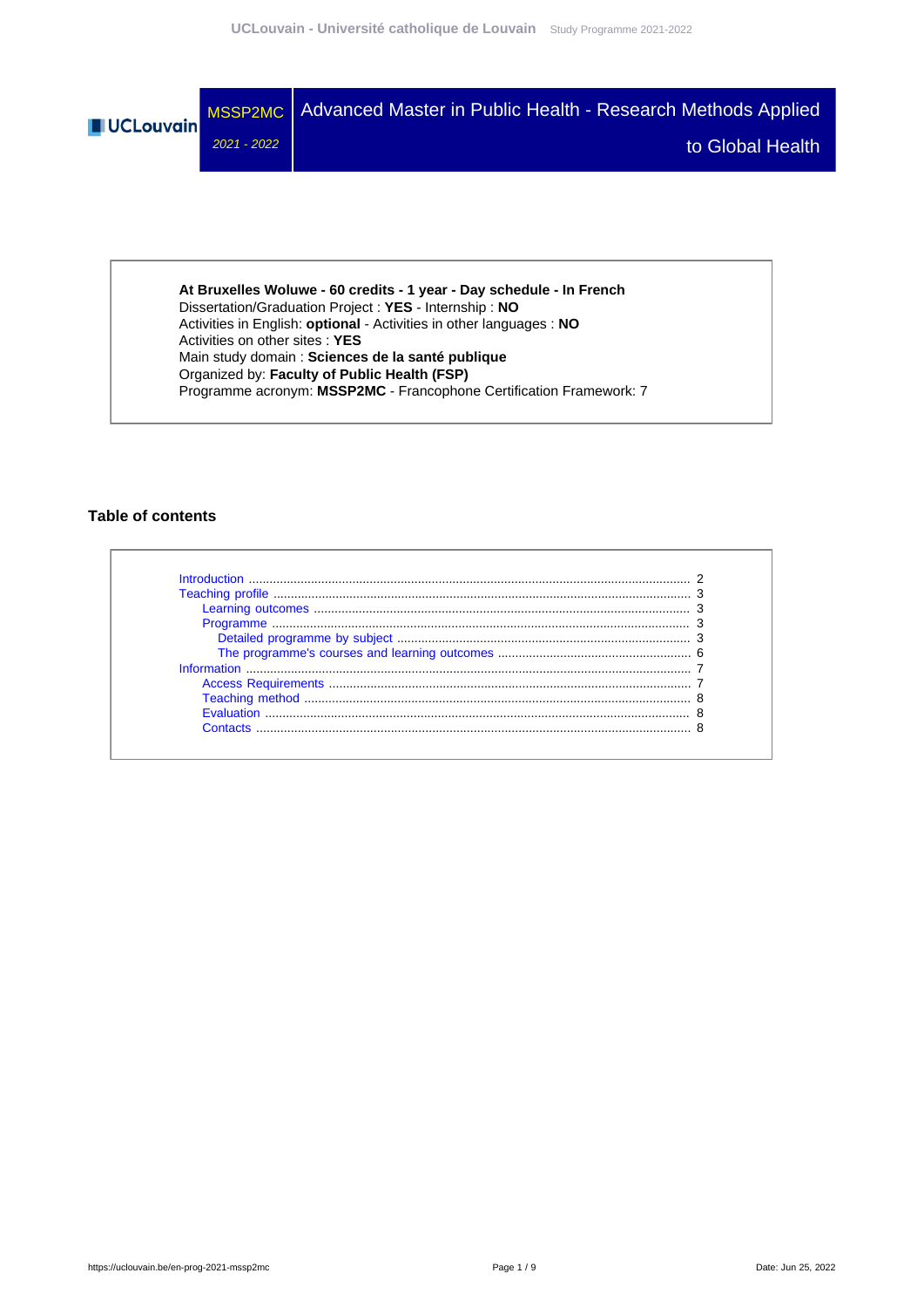**MSSP2MC - Introduction**

# <span id="page-1-0"></span>**Introduction**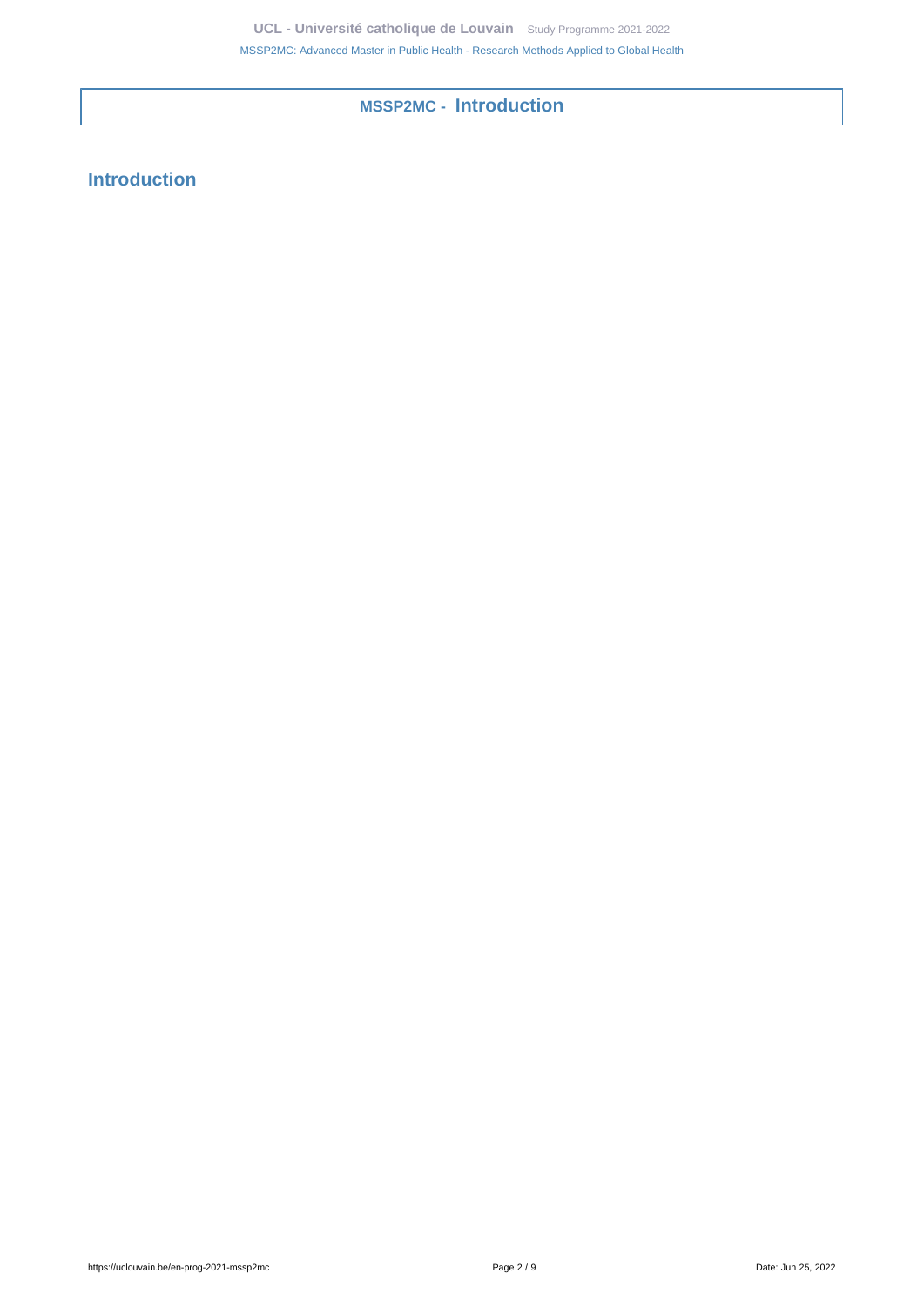## **MSSP2MC - Teaching profile**

## <span id="page-2-1"></span><span id="page-2-0"></span>**Learning outcomes**

## **MSSP2MC Programme**

## <span id="page-2-3"></span><span id="page-2-2"></span>**Detailed programme by subject**

**CORE COURSES [40.0]**

- **O** Mandatory
- **<sup>83</sup> Optional**
- $\Delta$  Not offered in 2021-2022
- Not offered in 2021-2022 but offered the following year
- $\oplus$  Offered in 2021-2022 but not the following year
- $\Delta\,\oplus$  Not offered in 2021-2022 or the following year
- **Activity with requisites** Teaching language (FR, EN, ES, NL, DE, ...)
	- Click on the course title to see detailed informations (objectives, methods, evaluation...)

### **Pratiques de la santé globale (8 credits)**

| <b>O</b> WMSSP2200 | Concepts de base en systèmes de santé (UCL)                            | Jean Macq | [q1] $[16h]$ $[2$ Credits]                                   |
|--------------------|------------------------------------------------------------------------|-----------|--------------------------------------------------------------|
| <b>O</b> WMSSP2500 | Prise en charge des problèmes de santé publique (ULB)                  |           | [q1] $[12h]$ [2 Credits]                                     |
| <b>O</b> WMSSP2511 | Fondements de la santé globale et maladies non transmissibles<br>(ULB) |           | $\lceil q_1 \rceil \lceil 8h \rceil \lceil 1 \rceil$ Credits |
| <b>O</b> WMSSP2516 | Planification et management en santé (ULB)                             |           | $[q2] [18h+12h] [3 Credits]$                                 |

### **Recherches en systèmes de santé (5 credits)**

| O WMSSP2202 Concepts en économie de la santé (UCL)               | <b>Sandy Tubeuf</b> | [q1] $[24h]$ [2 Credits] |
|------------------------------------------------------------------|---------------------|--------------------------|
| <b>O</b> WMSSP2203 Approches systémiques en santé publique (UCL) | Jean Macq           | [q1] $[24h]$ [3 Credits] |

 **Epidémiologie (3 credits)**

| <b>O</b> WMSSP2501 Epidémiologie (ULB) | $[q1]$ [24h+12h] [3 Credits] |
|----------------------------------------|------------------------------|
|                                        |                              |

## **Méthodes quantitatives (5 credits)**

| O WMSSP2502 | <b>Biostatistiques (ULB)</b> |
|-------------|------------------------------|
|-------------|------------------------------|

### **Méthodes qualitatives (4 credits)**

|  | <b>O</b> WMSSP2205 Méthodes qualitatives (UCL) | <b>Olivier Schmitz</b> | [q1] $[24h+24h]$ [4 Credits] |
|--|------------------------------------------------|------------------------|------------------------------|
|--|------------------------------------------------|------------------------|------------------------------|

### **Travail de fin d'études (15 credits)**

| <b>O</b> WMSSP2505 | Recherche bibliographique - Communication scientifique (ULB) |           | [q1] $[12h+8h]$ [2 Credits]   |
|--------------------|--------------------------------------------------------------|-----------|-------------------------------|
| <b>O</b> WMSSP2207 | Séminaire d'intégration (UCL/ULB)                            | Jean Macq | [q2] $[24h+12h]$ [12 Credits] |
| <b>O</b> WMSSP2503 | Ethiques et bonne pratiques en santé publique (ULB)          |           | [q2] [12h] [1 Credits]        |

[q1] [24h+36h] [5 Credits]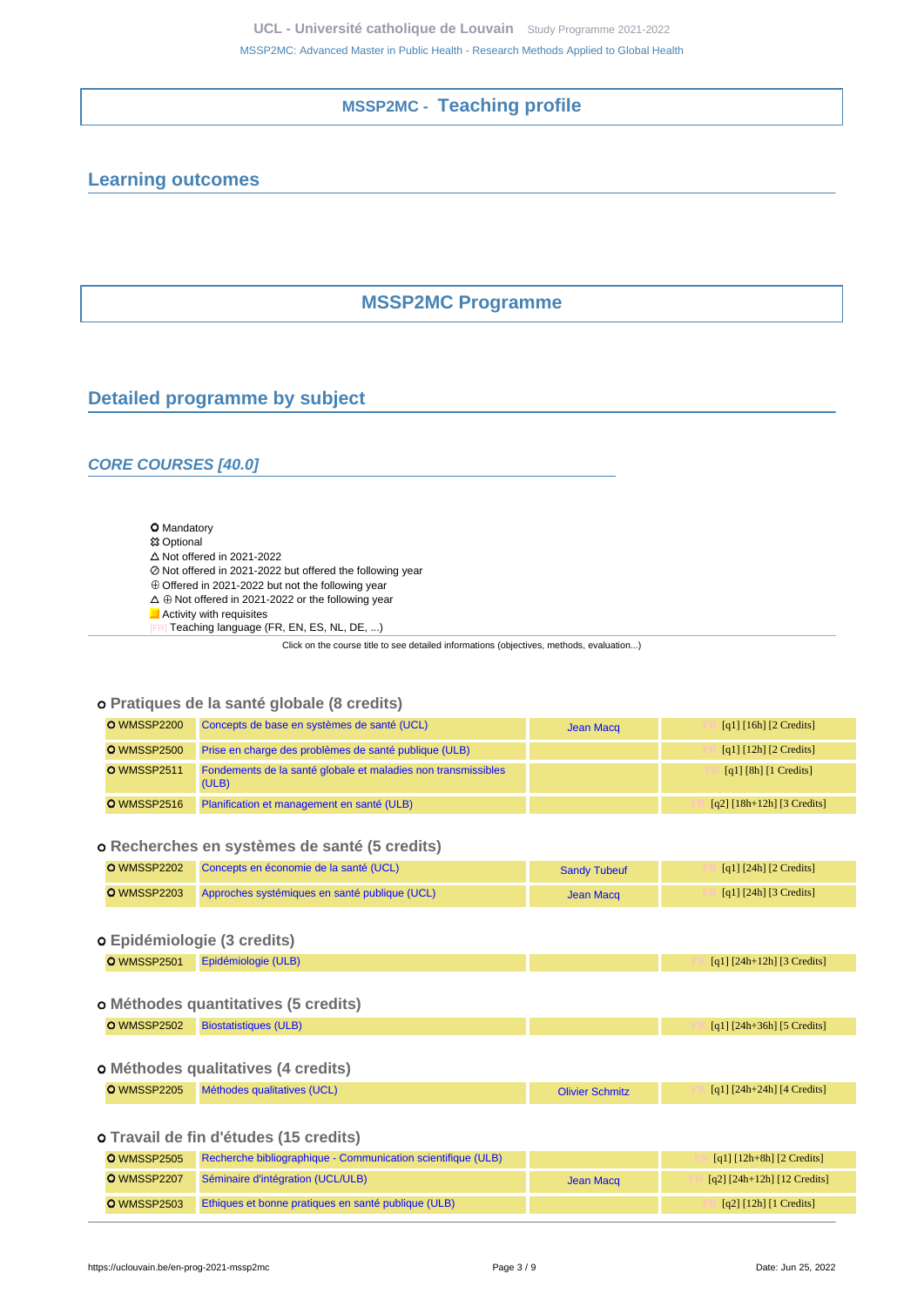**UCL - Université catholique de Louvain** [Study Programme 2021-2022](https://uclouvain.be/en/study-programme) [MSSP2MC: Advanced Master in Public Health - Research Methods Applied to Global Health](https://uclouvain.be/en-prog-2021-mssp2mc.html)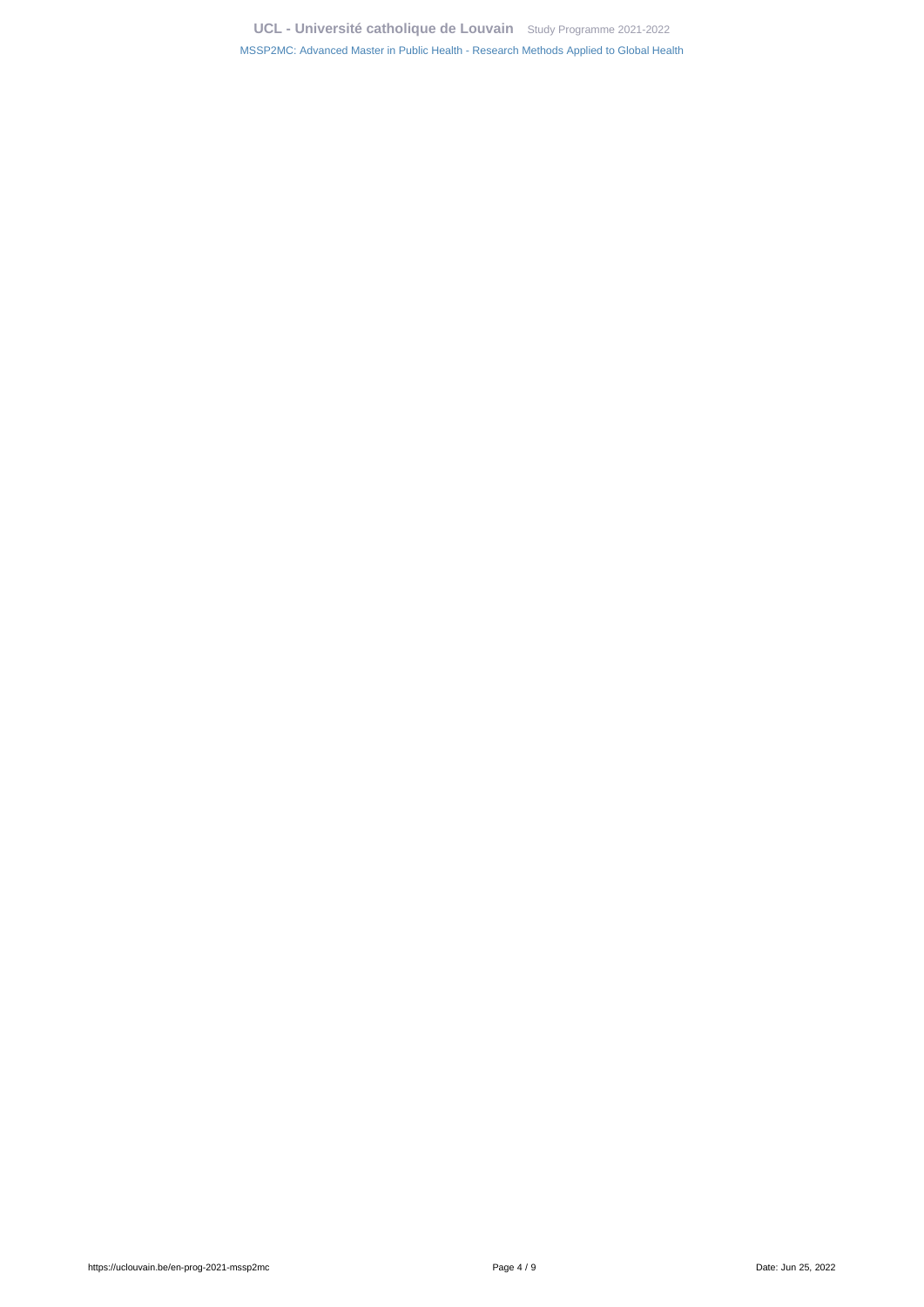# **Unités d'enseignement optionnelles [20.0]**

### **UNITÉS D'ENSEIGNEMENT OPTIONNELLES [20.0]**

#### **O** Mandatory

**<sup>3</sup>** Optional

 $\triangle$  Not offered in 2021-2022

Not offered in 2021-2022 but offered the following year

 $\oplus$  Offered in 2021-2022 but not the following year

 $\Delta \oplus$  Not offered in 2021-2022 or the following year

Activity with requisites

[FR] Teaching language (FR, EN, ES, NL, DE, ...)

Click on the course title to see detailed informations (objectives, methods, evaluation...)

### From 20 to 35 credits

#### **Content:**

| <b>83 WFSP2203</b>     | Séminaire de recherche en économie de la santé                             | <b>Sandy Tubeuf</b>                                                                                            | $[q2]$ [20h] [4 Credits]              |
|------------------------|----------------------------------------------------------------------------|----------------------------------------------------------------------------------------------------------------|---------------------------------------|
| <b>&amp; WFSP2204</b>  | Séminaire de méthodes qualitatives avancées en santé publique              | <b>Isabelle Aujoulat (coord.)</b><br><b>Olivier Schmitz</b><br>Thérèse Van Durme                               | $[q2]$ $[20h+15h]$ $[5$ Credits]      |
| <b>83 WFSP2228</b>     | Revue systématique de la littérature, revue réaliste et méta-<br>analyse   | Annie Robert (coord.)<br>Geneviève Van Maele                                                                   | $[q2]$ $[20h+10h]$ $[5$ Credits]      |
| <b>&amp; WFSP2101</b>  | Organisation des soins et systèmes de soins de santé                       | Jean Macq (coord.)                                                                                             | $\lceil q^2 \rceil$ [30h] [5 Credits] |
| <b>83 WMSSP2513</b>    | Analyse approfondie des données de santé (ULB)                             |                                                                                                                | $[q2]$ [55h+45h] [10 Credits]         |
| <b>&amp; WMSSP2515</b> | Santé des populations et milieux de vie (ULB)                              |                                                                                                                | $[q2]$ [32h+16h] [5 Credits]          |
| <b>83 WMSSP2517</b>    | Déterminants sociaux du travail dans les pays en voie de<br>développement  |                                                                                                                | $[q2]$ [24h] [5 Credits]              |
| <b>&amp; WESP2123P</b> | Principes des essais cliniques (UCL)                                       | <b>Diego Castanares</b><br>Zapatero<br><b>Philippe Lysy</b><br>Annie Robert (coord.)<br><b>Françoise Smets</b> | $[q1]$ $[20h+10h]$ $[3$ Credits]      |
| <b>&amp; WMSSP2512</b> | Pratique de l'analyse des données quantitatives en santé (avec R)<br>(ULB) |                                                                                                                | $[q2]$ [30h+30h] [5 Credits]          |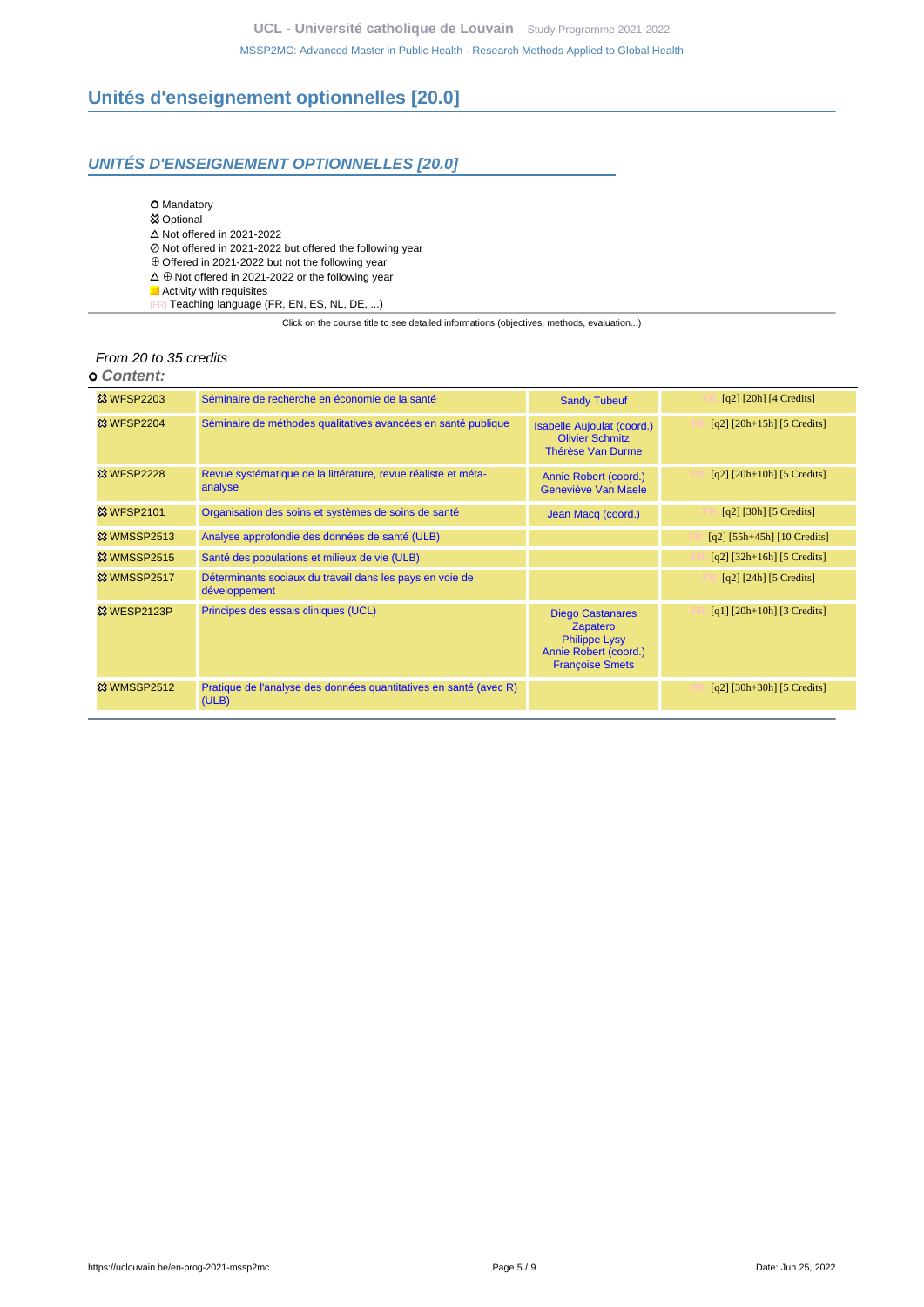## <span id="page-5-0"></span>**The programme's courses and learning outcomes**

For each UCLouvain training programme, a [reference framework of learning outcomes](https://uclouvain.be/en-prog-2021-mssp2mc-competences_et_acquis.html) specifies the the skills expected of every graduate on completion of the programme. Course unit descriptions specify targeted learning outcomes, as well as the unit's contribution to reference framework of learning outcomes.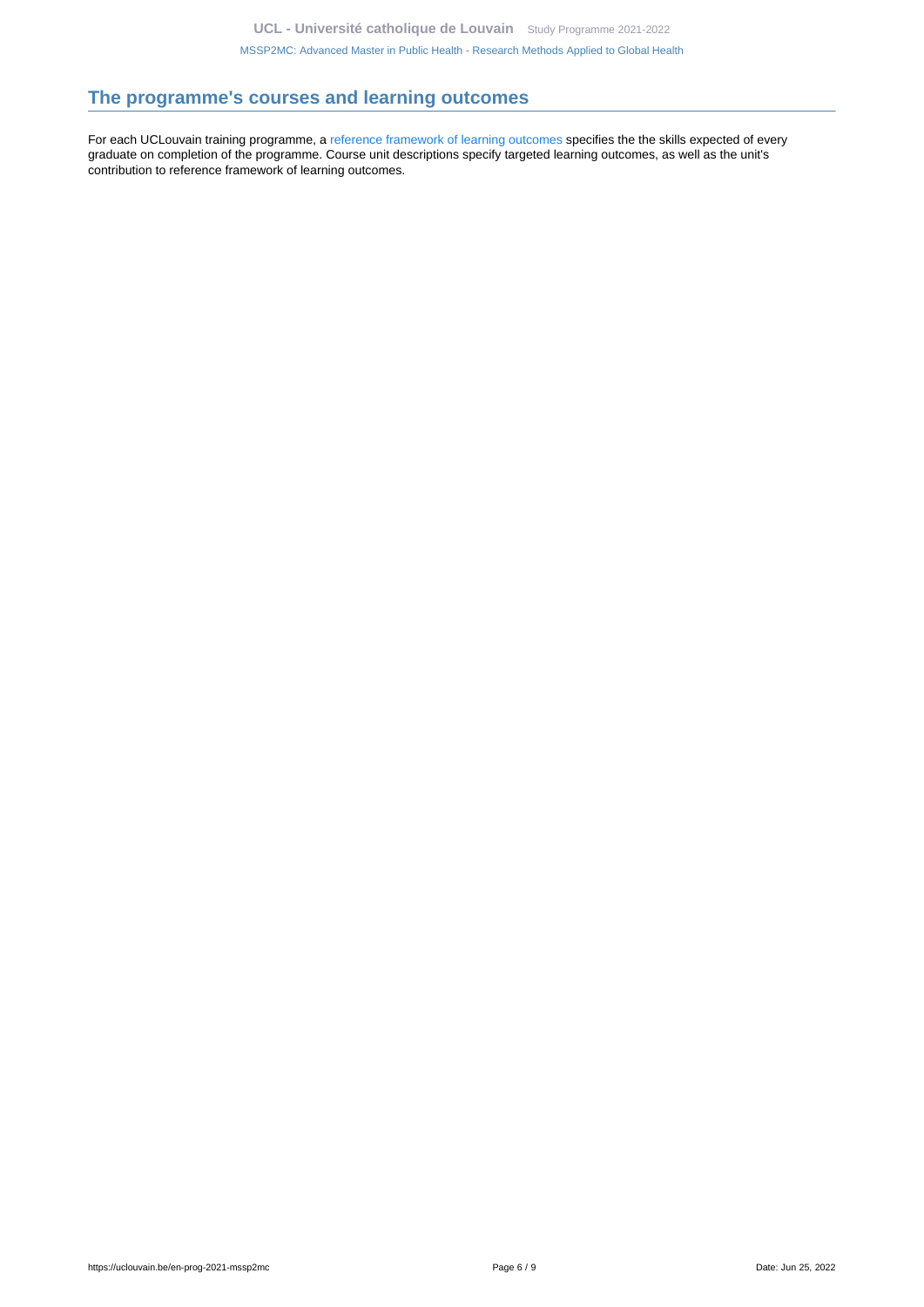## **MSSP2MC - Information**

# <span id="page-6-1"></span><span id="page-6-0"></span>**Access Requirements**

In the event of the divergence between the different linguistic versions of the present conditions, the French version shall prevail. Decree of 7 November 2013 defining the landscape of higher education and the academic organization of studies. The admission requirements must be met prior to enrolment in the University.

**In the event of the divergence between the different linguistic versions of the present conditions, the French version shall prevail.**

SUMMARY

• [General access requirements](#page-6-2)

# <span id="page-6-2"></span>**General access requirements**

Subject to the general requirements laid down by the academic authorities, admission to the specialized Master's degree programme will be granted to students who fulfil the entry requirements for studies leading to the award of a Master's (second-cycle) degree and who hold a second-cycle diploma, degree, certificate or other qualification issued within or outside the French Community of Belgium, or whose prior learning or experience has been accredited by the Examination Board as being equivalent to at least 300 credits.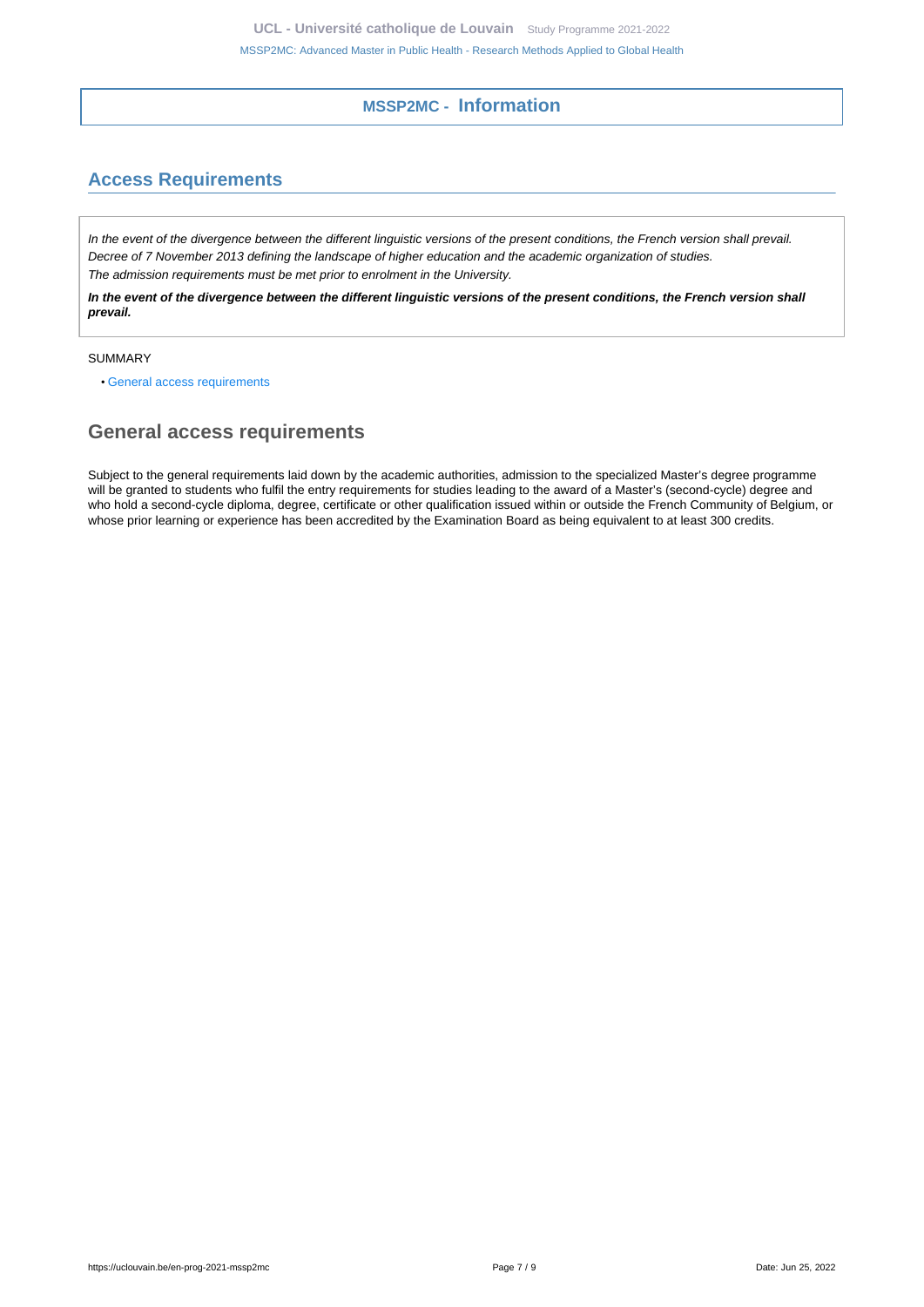# <span id="page-7-0"></span>**Teaching method**

Le cours couvrent l'ensemble du champs de la santé publique tant en ce qui concerne les politiques et systèmes de santé, les méthodes quantitatives et qualitatives et la prise en charge des problèmes de santé et cela à travers les cours, les travaux pratiques et les séminaires.

Les étudiants doivent réaliser des travaux personnels interdisciplinaires, seuls ou en en groupe, ils doivent organiser leurs activités et travailler en équipe, avoir un regard critique sur le contenu des publications (méthodologies et résultats) et sur les méthodes de travail. Le thème de certains travaux est à choisir en fonction de l'expérience personnelle de chacun.

# <span id="page-7-1"></span>**Evaluation**

**The evaluation methods comply with the [regulations concerning studies and exams](https://uclouvain.be/fr/decouvrir/rgee.html). More detailed explanation of the modalities specific to each learning unit are available on their description sheets under the heading "Learning outcomes evaluation method".**

### <span id="page-7-2"></span>**Contacts**

### **Curriculum Management**

#### Faculty

Structure entity SSS/FSP Acronym **FSP** 

**Denomination Denomination Faculty of Public Health [\(FSP\)](https://uclouvain.be/repertoires/entites/fsp)** Sector Health Sciences [\(SSS\)](https://uclouvain.be/repertoires/entites/sss) Postal address Clos Chapelle-aux-champs 30 - bte B1.30.02 1200 Woluwe-Saint-Lambert Tel: [+32 \(0\)2 764 34 39](https://uclouvain.be/tel:+3227643439) - Fax: [+32 \(0\)2 764 34 35](https://uclouvain.be/tel:+3227643435)

#### Mandate(s)

• Dean : William D'Hoore

#### Commission(s) of programme

- Commission de programme du master complémentaire en médecine du travail [\(MDTE\)](https://uclouvain.be/fr/repertoires/entites/MDTE)
- Commission programme master de spécialisation en méthodologie de la santé publique-Specialized master in public health methodology [\(MPHM\)](https://uclouvain.be/fr/repertoires/entites/MPHM)
- Commission de programme du master en santé publique, finalité spécialisée [\(MSPS\)](https://uclouvain.be/fr/repertoires/entites/MSPS)
- Commission programme master de spécialisation en sciences de la santé publique-Méthodes de recherche appliquées à la santé globale [\(MSSP\)](https://uclouvain.be/fr/repertoires/entites/MSSP)

Academic supervisor: [Jean Macq](https://uclouvain.be/repertoires/jean.macq)

#### Jury

- Président de jury: [Jean Macq](https://uclouvain.be/repertoires/jean.macq)
- Secrétaire de jury: [philippe.donnen@ulb.ac.be](https://uclouvain.be/mailto:philippe.donnen@ulb.ac.be)

#### Useful Contact(s)

• Secrétaire: [Gaelle Tiberghien](https://uclouvain.be/repertoires/gaelle.tiberghien)